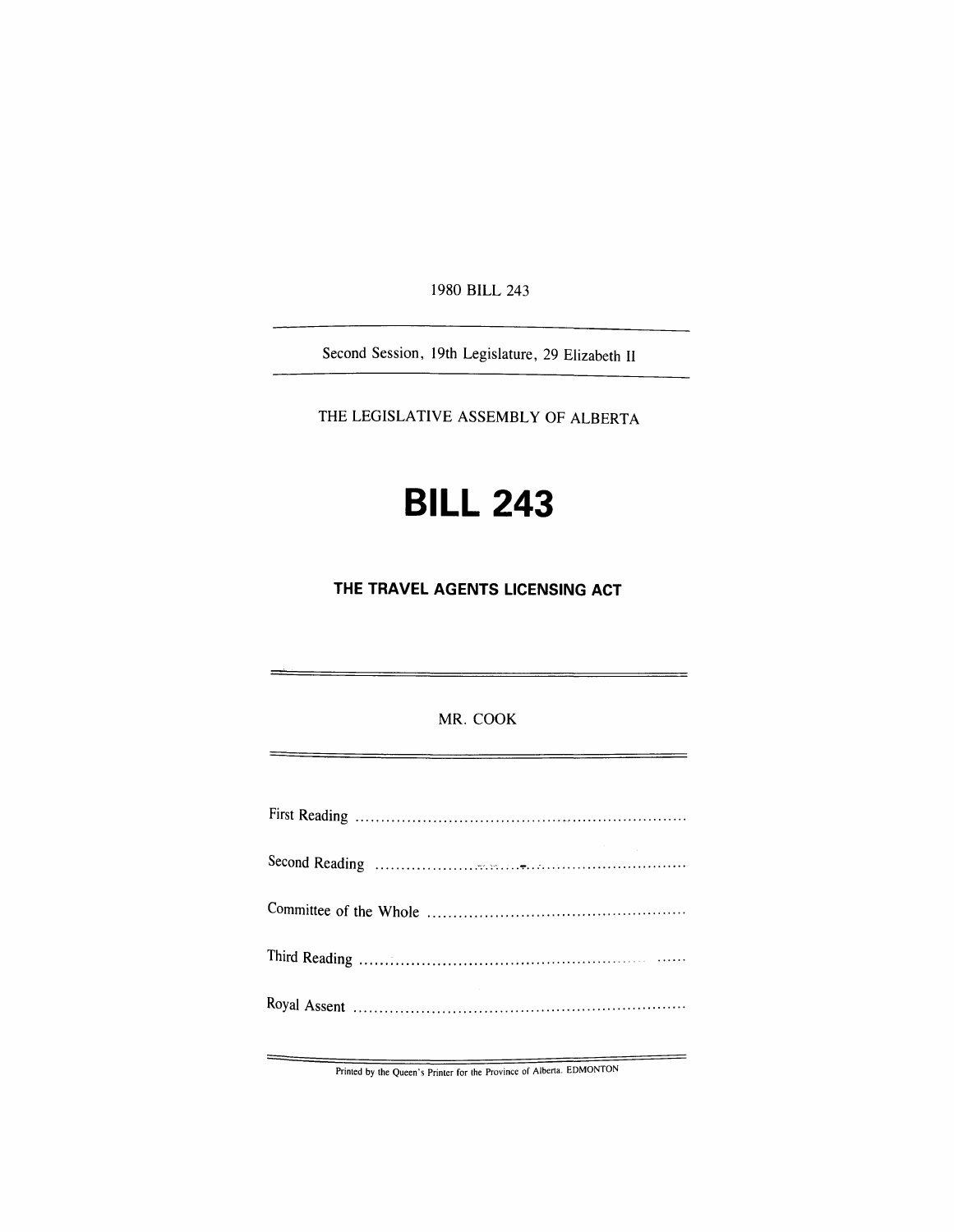*Bill 243 Mr. Cook* 

## **BILL 243**

## 1980

## **THE TRAVEL AGENTS LICENSING ACT**

*(Assented to* . 1980)

HER MAJESTY, by and with the advice and consent of the Legislative Assembly of Alberta, enacts as follows:

1 In this Act,

(a) "Minister" means the Minister of Consumer and Corporate Affairs;

(b) "regulations" means the regulations established pursuant to this Act;

(c) "travel agent" means a person who carries on the business of selling to the public, travel services that have been provided by another person;

(d) "travel wholesaler" means a person who acquires rights to travel services from another person for the purpose of resale direct to the public or through a travel agent.

2 No person shall carry on the business of or represent himself to be, a travel agent or travel wholesaler unless he is licensed by the Minister pursuant to section 3.

**3**(1) The Minister shall license a travel agent or travel wholesaler who applies to be licensed in the manner provided in the regulations where

(a) the applicant pays the licence fee established in the regulations,

(b) the applicant posts a bond in the manner and in the amount provided by the regulations,

(c) the applicant provides to the Minister any information the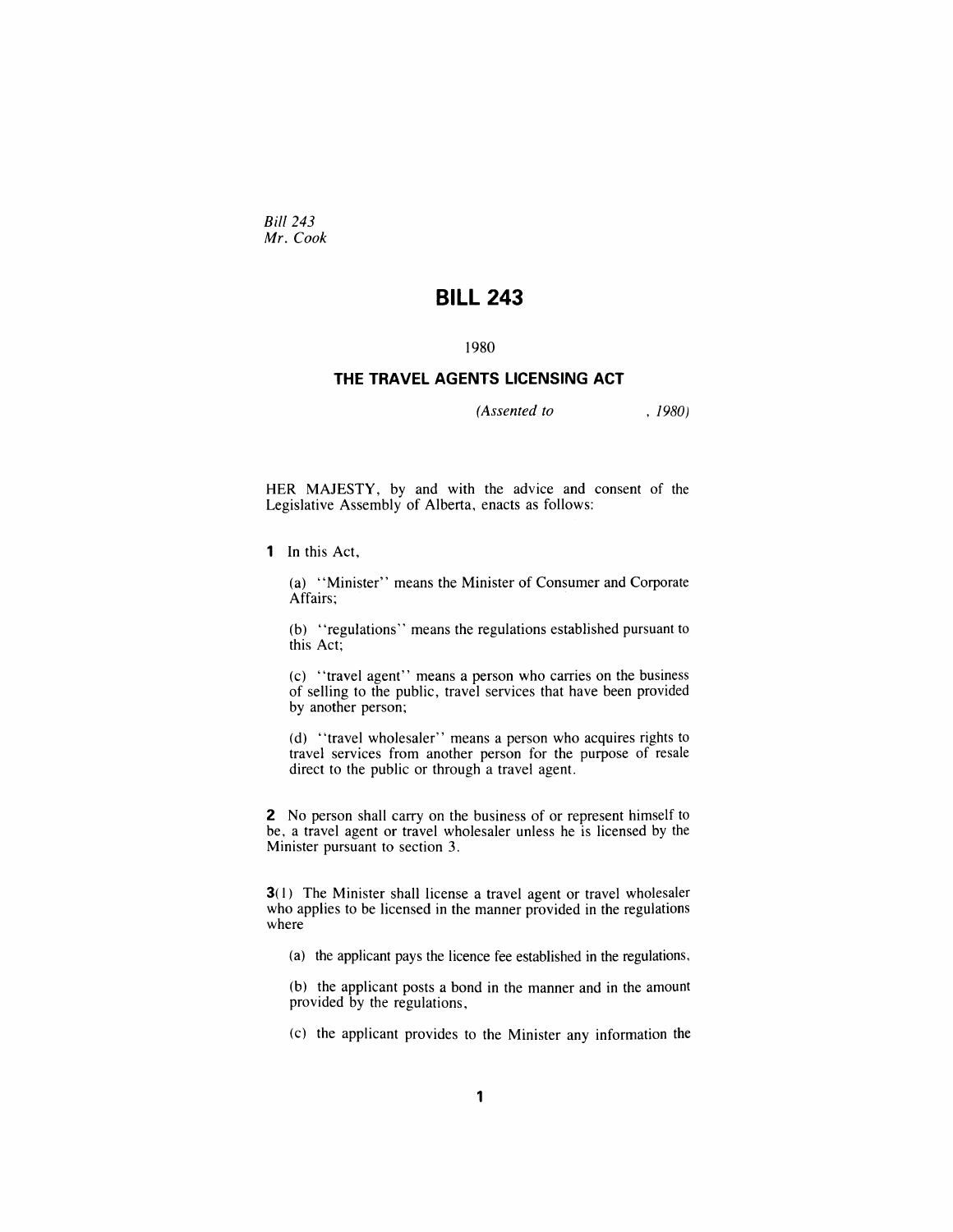**Explanatory Notes** 

1 Definitions

2 Not to carry on business unless licensed

3 Licensing criteria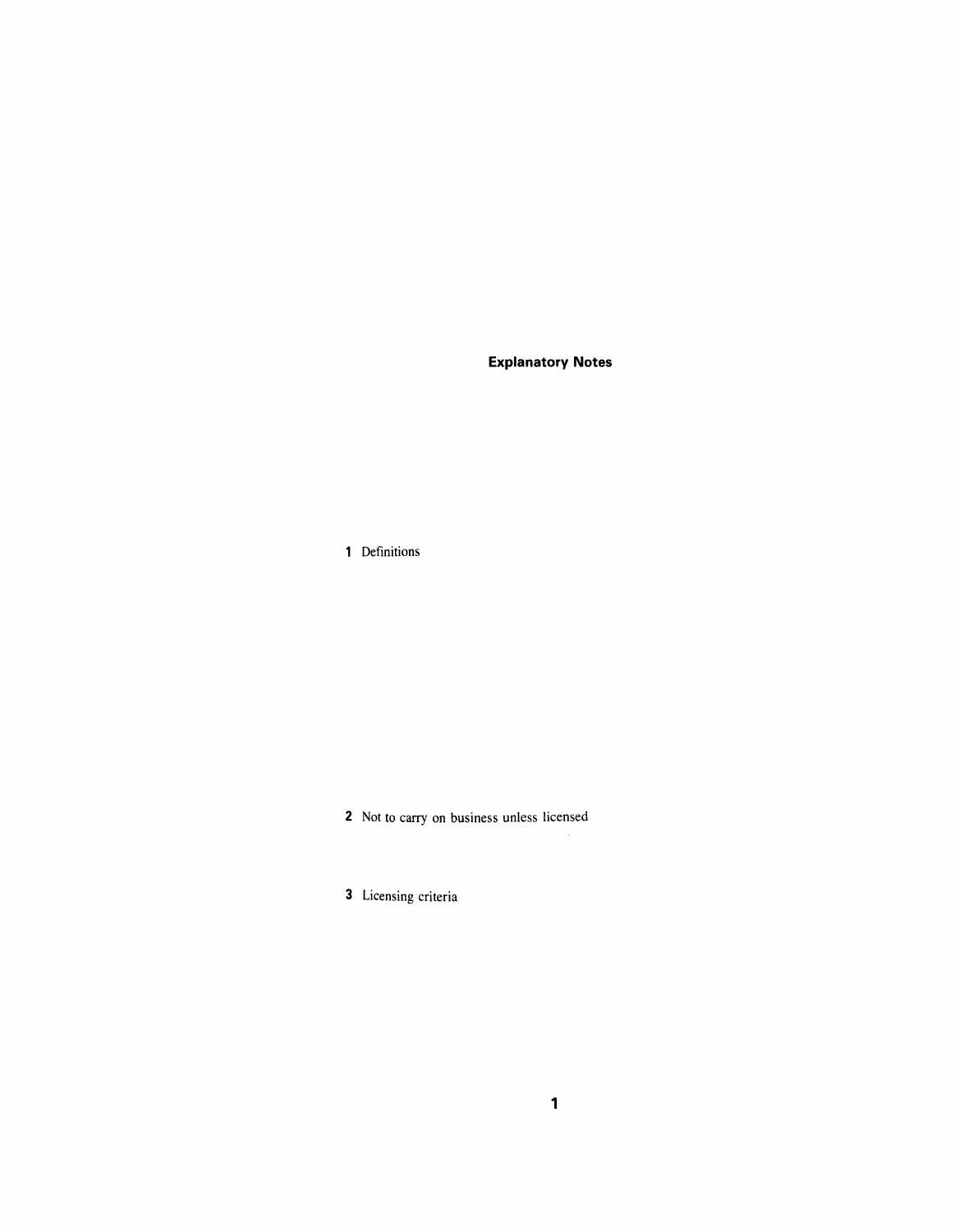Minister requests concerning the nature and volume of the applicant's business,

(d) the applicant gives the Minister notice of his business address and an address for service of documents, and

(e) the Minister is satisfied that every complaint that has been made concerning the applicant pursuant to section 4, that the Director of Trade Practices considers to be justified, has been properly rectified and that the complaint does not render the applicant as unfit to be licensed under this Act in accordance with section 5.

(2) A licence issued pursuant to subsection (1) shall be for a period of no more than one year.

4 The Minister shall require the Director of Trade Practices to receive complaints from the public against travel agents or travel wholesalers, to investigate such complaints and report to the Minister on complaints that he considers to have been justified and any rectification made by the person against whom the complaint was made.

5 The Minister may suspend or cancel, or refuse to grant a licence to any travel agent or travel wholesaler who he considers unfit to be licensed on the ground that

(a) the bond, posted pursuant to section 3, has lapsed,

(b) he has been convicted, or his director, officer or employee has been convicted of an offence under *The Unfair Trade Practices Act* or the *Criminal Code (Canada),* in relation to the operation of the business licensed under this Act,

(c) he fails to satisfy a judgement against him in relation to the business licensed under this Act, or

(d) he fails to rectify, in a manner satisfactory to the Minister, any complaint made against him pursuant to section 4, that the Director of Trade Practices considers to be justified.

6 The Minister shall promptly send written notification of any decision to refuse, suspend or terminate a licence under this Act to the applicant or licensee, and shall state the grounds for his decision.

7 A travel agent or travel wholesaler may appeal the decision of the Minister to refuse, suspend or cancel a licence under this Act, to the Court of Queen's Bench at any time within 90 days of receiving notice of the Minister's decision.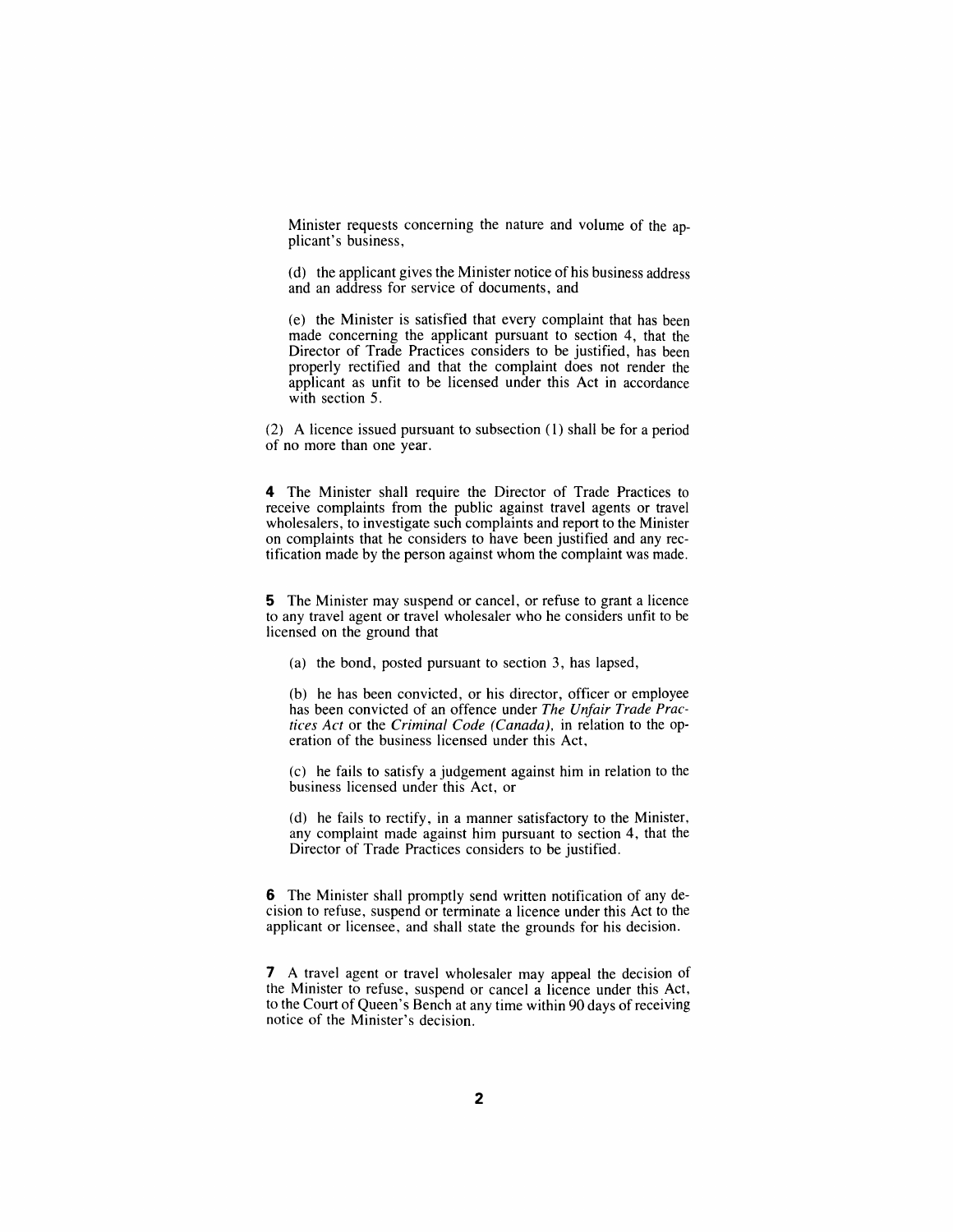4 Complaints

5 Licence refused

6 Notices of refusal

7 Appeal